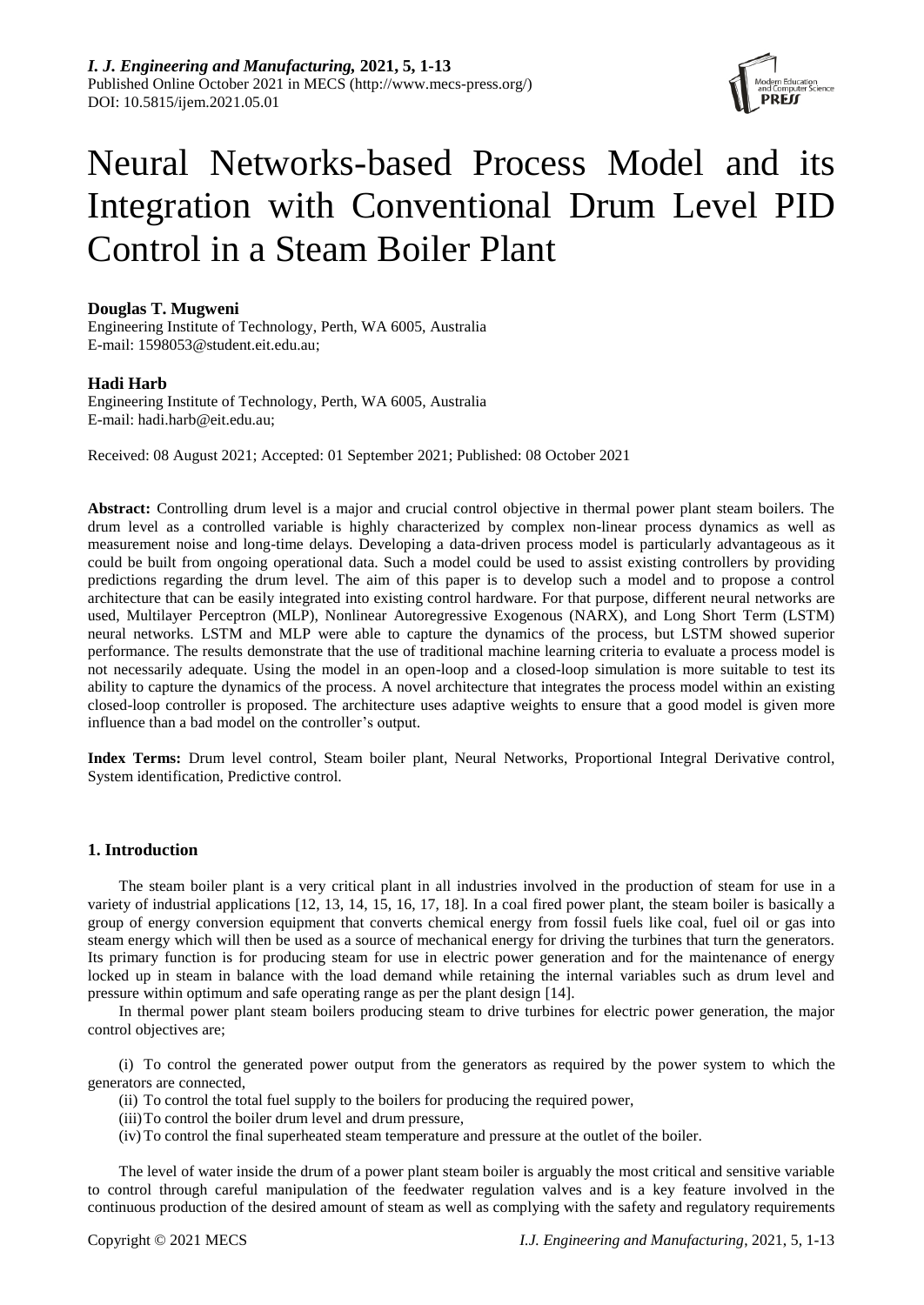for the safe operation of the plant.

A continuous decline in water level inside the boiler drum will result in the boiler tubes being deprived of their cooling medium and expose them to high thermal energy which then results in tube failures. On the contrary, a continuous increase in drum level will tend to interfere with the process of water and steam separation in the drum, thereby causing a reduction in boiler efficiency and an undesirable effect of water carryover into the steam piping and eventually to the turbine. Therefore, precision in controlling the water level inside the drum of a steam boiler is crucial for the efficient operation of the boiler drum. However, power plant boilers are frequently subjected to changing loads and are more vulnerable to high frequencies of load disturbances. On the other hand, the controlled variable is highly characterized by long process delay, fluctuations in water level and nonlinearity in the drum vessel, as well as process measurement noise.

Controlling the level of water inside a steam boiler drum is quite a daunting task due to inherent process disturbances as well as process dead time. First and foremost, the combustion process itself inside the boiler furnace is a non-linear process that is extremely influenced by the quality of the coal supplied to the boiler for burning in order to produce steam. Secondly, the combined effect of shrinking and swelling of phase behavior due to the integrating nature of drum level dynamics causes fluctuations in water level in the boiler drum. Thirdly, the control strategy implemented as well as the hardware employed to perform this task, i.e. the boiler design, water and steam piping design, the instrumentation design and calibration, final control elements (valves), etc., also have their limitations in achieving effective control of the water level in the boiler drum [\[22\].](#page-11-1) 

One commonly employed strategy for drum level control is shown in Fig.1. below. It utilizes a feedback and feedforward control technique. The feedback controller is a Proportional Integral Derivative (PID) controller and the feedforward controller is a rule-based controller. The main advantage of this strategy is that it aims to compensate for load variations in steam flow out of the boiler and feed water flow demand to the boiler.



Fig.1. Control strategy.

The controllers should produce suitable control signals based on the given measurements, steam flow and current drum level. To achieve this, a mathematical model of the process should be established first. A model is a simplified mathematical representation of a system or process. In the case of drum level control, the model should describe the relationship between the inputs, steam flow and feedwater flow, and the output, the drum level. A suitable model can be used to make future predictions of the outputs given the inputs. Such predictions, if integrated in the control algorithm, allow for better control. The research objective is hence to obtain a suitable model that can be used to make future predictions of the drum level given the steam flow rate and feedwater flow rate. There are mainly two approaches to obtain a model: first principle and data driven.

Obtaining a model by applying mass and energy balance equations, first principle, tends to produce a second order model that fairly mirrors the dynamics of level and pressure inside the drum [\[21\].](#page-11-2) However, a drawback in this model lies in its failure to accurately model the mass of water in the drum. Although the model gives a fairly accurate total mass of water in the system, it fails to account for the steam bubbles inside the risers and below the water surface level inside the drum. Moreover, one needs a detailed knowledge of the process and the equipment to build such models. This is not always feasible. The data-driven alternative to obtaining a model of is by applying machine learning algorithms to predict the output from the input[s\[21\].](#page-11-2) The main challenge in this case is to produce a model that can capture the dynamics of the process. Moreover, we argue that evaluating a machine learning model using traditional evaluation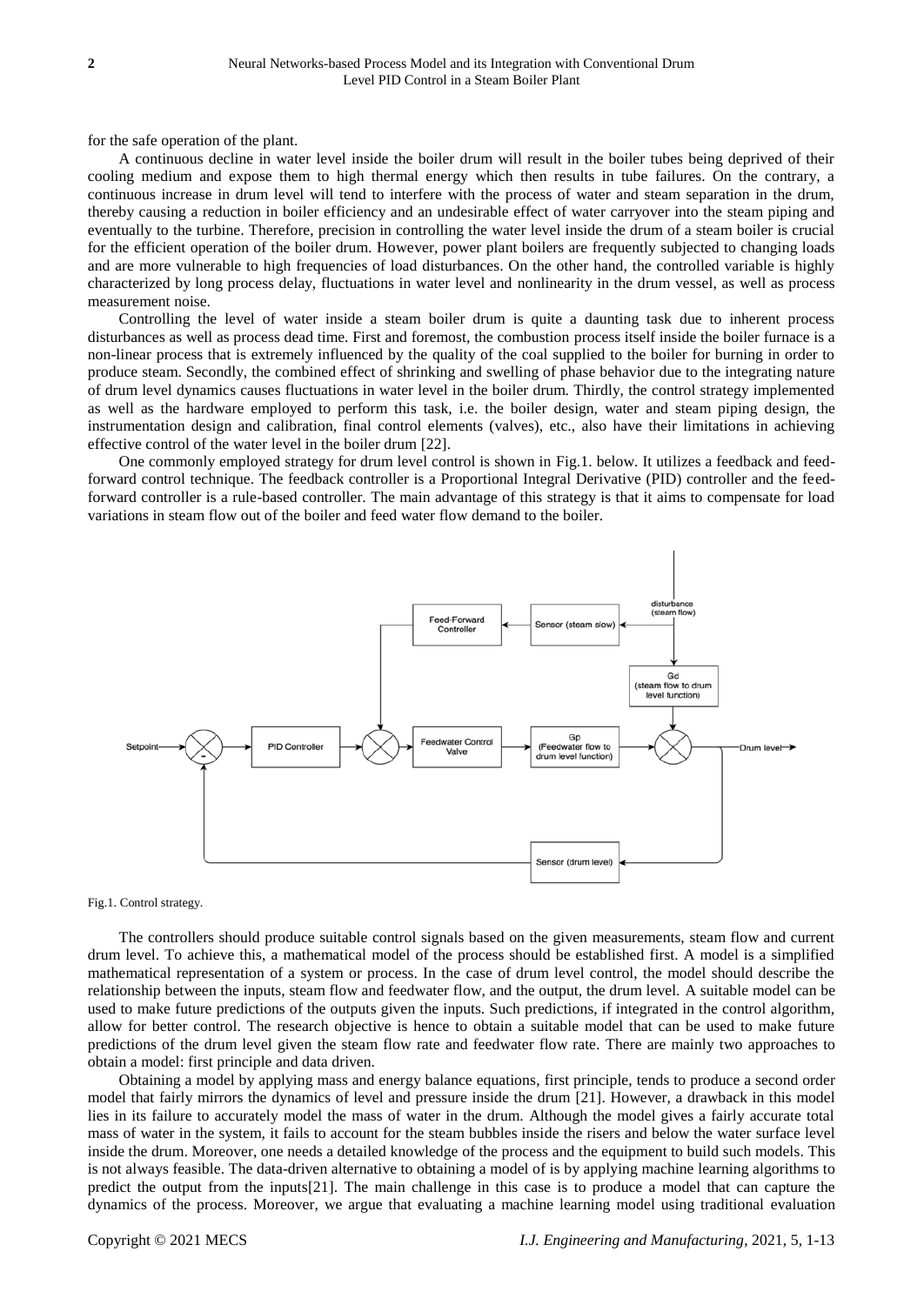criteria such as correlation between the models output and the true output is not necessarily suitable in process modeling. The ability of the model to generalize and to capture the dynamics of the process should be carefully evaluated.

This paper aims at developing a data-driven model that can be trained on existing plant data. The model should capture the dynamics of the process and should be easily implementable within existing control systems.

We compare different Artificial Neural Networks architectures, and we propose an evaluation strategy for the selection of a suitable model. Then, we suggest an architecture that is easily implementable within existing systems.

# **2. Related Work**

Several methods for controlling drum level in power plant drum boilers are proposed in the literature ranging from those employing single-input single-output (SISO) PID and fuzzy adaptive techniques [\[12\],](#page-11-3) to those based on neural networks (NN) [\[20\],](#page-11-4) and model predictive control (MPC) [\[19\].](#page-11-5)

In [\[1\]](#page-11-6) different neural networks architectures were evaluated on the task of predicting heat rate and boiler efficiency from actual plant data. The paper is not specifically dealing with water level prediction in steam boilers, but it provides a comparison of machine learning models that are trained on a real plant data. Neural networks were investigated in [\[2\]](#page-11-7) as models for the prediction of fresh steam properties of a coal-fired boiler using real plant data. In this paper also, the relevance to our work is the use of real plant data even though the main objective is not drum level prediction.

Steam properties predictions using neural networks was also investigated i[n\[3\]](#page-11-8) using real plant data. However, the time resolution of the data is 30 minutes and the authors did a manual outlier elimination.

More related to our work is [\[21\]](#page-11-2) where the authors used Nonlinear Autoregressive Exogenous Neural Network (NARX NN) architecture to predict drum level and pressure from inputs that are feedwater flow, steam flow and heat input. The data was obtained from an open loop simulation of a first principle model. The model obtained was evaluated on the open loop data and on step change in the inputs. The model showed good results. However, the evaluation and the development of the model were carried out on simulated open loop data, which is a major limitation when one has to apply such a model in the control of a real plant.

The authors in [\[20\]](#page-11-4) also carried out similar work and went on to propose a methodology based on what is called heuristic technique for developing system identification models through application of NARX NN to predict the drum level in a coal fired power plant also in India. The drawbacks in these works were the resolution of the data used for training the neural networks, recorded on hourly basis, which would severely affect the accuracy of the drum level predictions and in turn would also affect the precision in the control of the level. The second drawback is the lack of a sufficiently accurate methodology for the safe implementation and integration of the proposed control techniques into an existing plant.

Besides [\[20\]](#page-11-4) and [\[21\]](#page-11-2) where an attempt was made to explore the possible application of neural networks to drum level prediction and control in coal fired power plants, there has not been much reference in the literature to the practical integration of data-driven modeling techniques with traditional PID control of drum level on existing thermal power plant steam boilers. This paper attempts to fill this gap by proposing opportunities for the selection of machine learning models in controlling the water level in a power plant drum boiler and their integration with the conventional PID controller in cascade control configuration.

# **3. Neural Networks-based Process Modelling**

Artificial Neural Networks are powerful machine learning tools having the capability to identify highly complex relationships given input and output data only. An Artificial Neural Network (ANN) is composed of neurons that are connected and organized in layers. Each neuron implements a relatively simple operation of summing its inputs and applying a function on the result. The output of a neuron is then sent as inputs to other neurons. Neurons are organized in layers, input, hidden, and output layers. The ANN maps an input vector to an output vector as shown in Fig.2. below. Each connection between two neurons has a weight that is called synaptic weight. The process of training an ANN is mainly the process of finding the synaptic weights that will allow it to produce the desired outputs for given inputs [24].

ANNs are commonly applied to model a process from input and output data. They are becoming an interesting feature in control systems since they can now be easily implemented and integrated into existing hardware such as in Programmable Logic Controllers (PLCs) and in Distributed Control Systems (DCSs) [\[11\].](#page-11-9)

In a process modelling scenario, the ANN's task is to predict the future value of the output given current and past values of it along with current and past values of input variables. In such scenarios, the inputs typically correspond to manipulated and disturbance variables and the output to the controlled variable. In the drum level prediction application, the output is the drum level and the possible inputs are feedwater flow, steam flow, heat input, and drum pressure. In this work we concentrate on the two central inputs that are feedwater and steam flow. From a mass balance perspective, these variables could explain the drum level variations although with delays.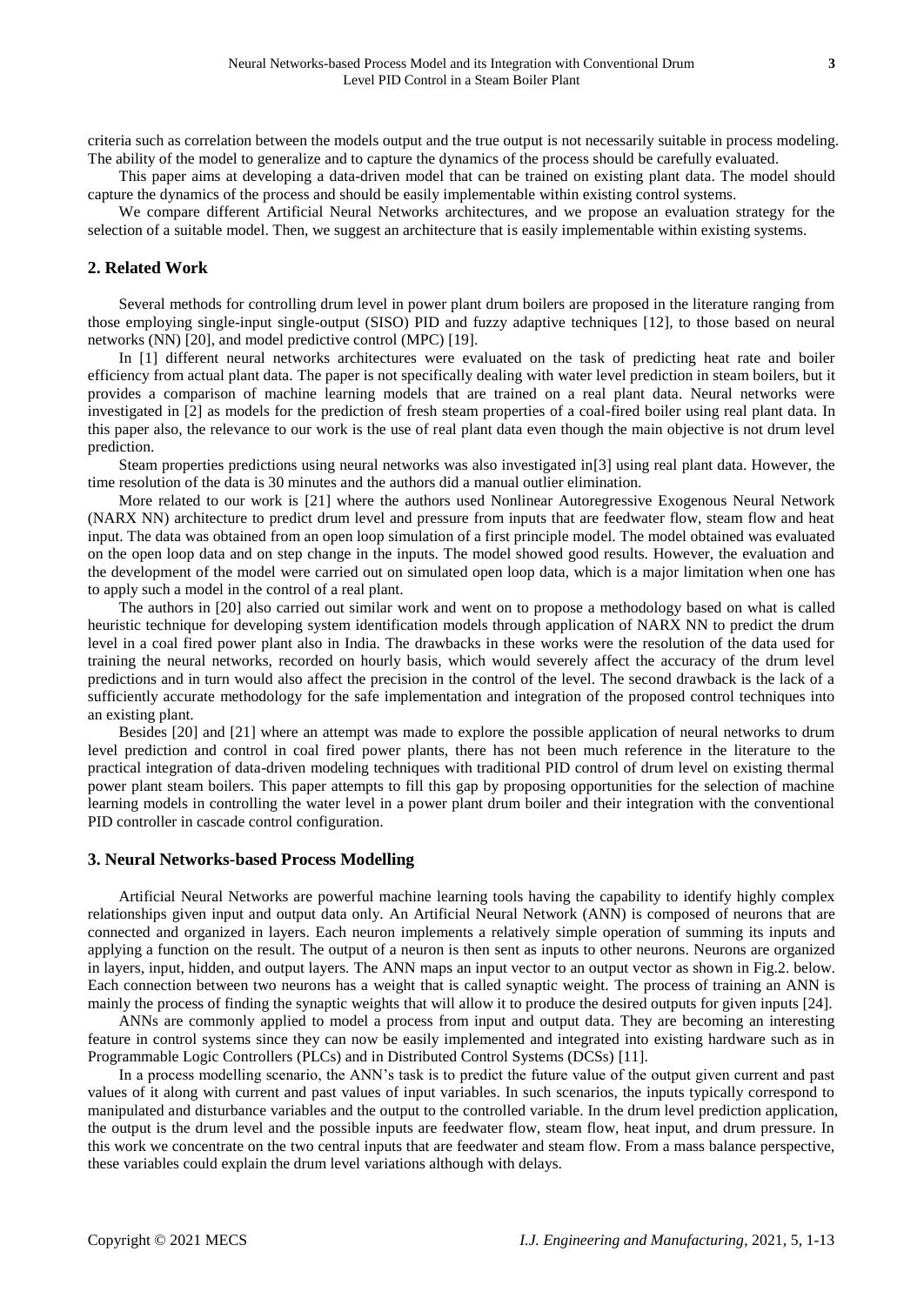

#### Fig.2. An Artificial Neural Network architecture.

#### *3.1. The data*

Data was collected from one of the boiler plants at Camden Power Station, a coal fired power plant situated in the Mpumalanga Province of South Africa, owned and operated by the Generation Division of Eskom Holdings SOC. The data collected was captured in the plant historian of the automation system on 22-08-2019 between the period of 03:00 and 06:05. In total 9300 data samples were collected at 1 second resolution. Heat input, feedwater flow, steam flow, drum pressure, and drum level measurements were obtained. As mentioned above, we concentrated on feedwater flow, steam flow, and drum level where the objective is to predict a future drum level from current and previous feedwater flow, steam flow, and drum level measurements. It is worth noting that the data was collected from a running system in a closed-loop fashion. Hence, feedwater flow is manipulated by a controller that uses drum level measurement and steam flow to calculate the control signal. Consequently, feedwater flow should correlate with steam flow. For example, if steam demand increases, the steam flow increases leading to a corrective action from the feed-forward controller. In parallel, this leads to a delayed decrease in drum level that will cause the feedback controller to generate a correction action as well.

The data was not filtered or manually selected, and hence it contains any possible noisy measurements provided by the sensors.

Fig.3. below shows the steam flow and feedwater flow as a function of time. The unit of both is in kg/s. The dotted lines correspond to the moving averages of the curves. By analyzing the curves one can notice that the feedwater signal has a similar shape to that of the steam flow but with a delay. An increase in steam demand results in a delayed increase of feedwater flow. The delay is approximately 150 seconds.



Fig.3. Steam flow (upper) and feedwater (bottom) curves. The phase shift could be seen where an increase in steam demand results in a delayed increase of feedwater (≈150s delay).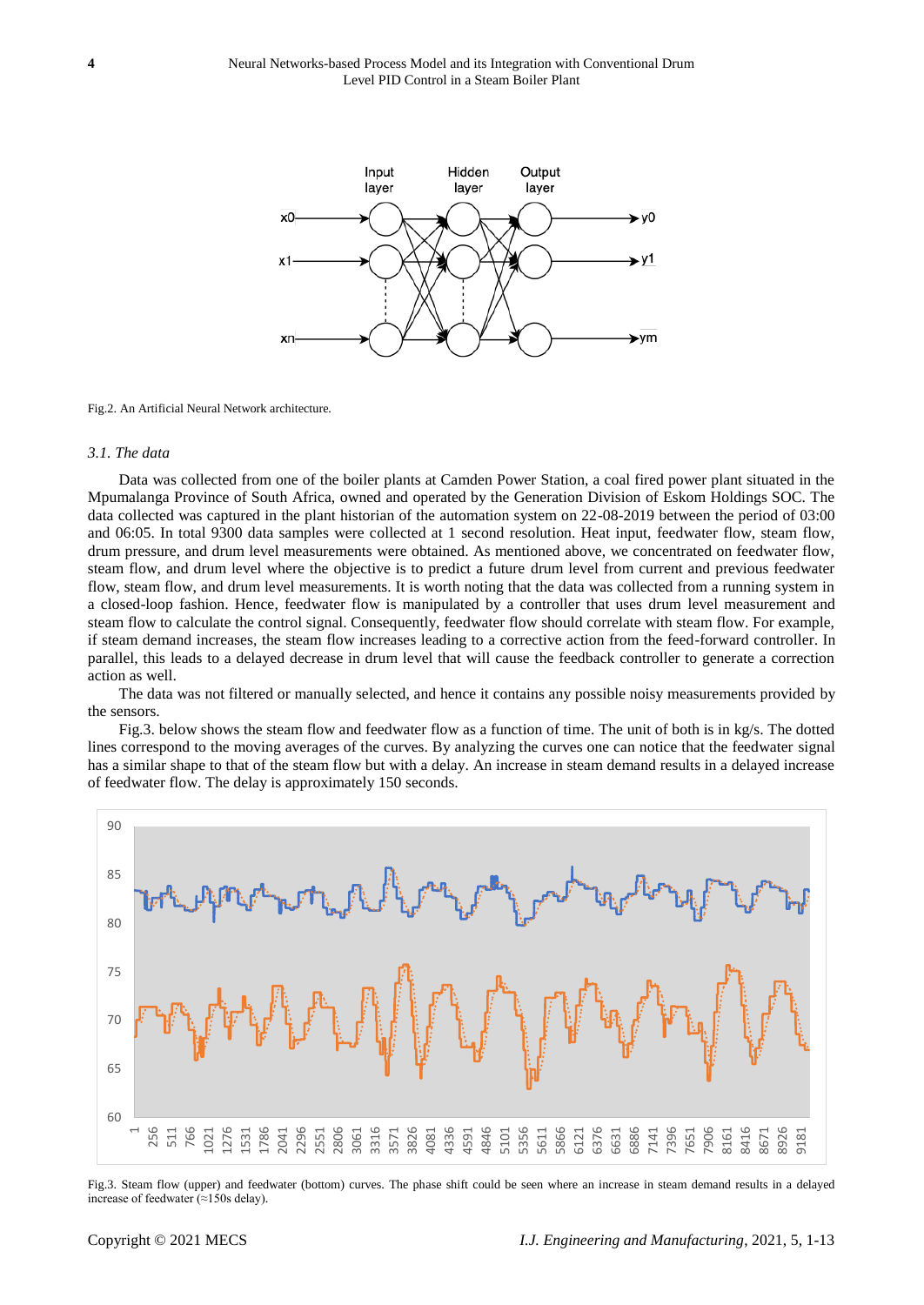

Fig.4. Correlation between Steam and Feedwater delayed by t time. The x-axis represents the delay and the y-axis the correlation coefficient R.

The correlation between steam flow and feedwater flow is shown as a function of time delay in Fig.4. One can notice that the correlation is at its maximum at around 150 seconds delay. It is hence expected that the process has comparable delays.

# *3.2. Features*

The input features are feedwater flow and steam flow. The drum level is the output variable. However, since all variables are time-domain signals, one could benefit from using current and previous output values along previous input values. Since mass balance is essentially what dictates the drum level [\[4\],](#page-11-10) we considered also the difference between steam flow and feedwater flow as an alternative input feature.

## *3.3. Neural Network architecture*

Different Neural Network architectures could be used. In this work we considered three architectures: Multilayer Perceptron (MLP), Nonlinear autoregressive exogenous model (NARX), and Long-Short Term Memory (LSTM).

MLP architecture is a Feedforward Neural Network architecture that is commonly applied in machine learning and system identification [\[6\].](#page-11-11) In the architecture that we selected, the MLP has to predict the future drum level from the current features and drum level. No sequence information such as previous feature values or drum levels was included. After initially trying different architectures we used an MLP with one hidden layer containing 50 hidden neurons. The MLP was used to select the features that will be subsequently used in other architectures.

Formally the problem is to train an MLP that represent the functions g and g' below:

$$
L(t + i) = g(S(t), F(t), L(t))
$$
\n<sup>(1)</sup>

$$
L(t + i) = g'(\Delta(t), L(t))
$$
\n(2)

Where,

S(t) is the steam flow at time t,

F(t) is the feedwater flow at time t,

 $L(t)$  is the drum level at time t,

 $\Delta(t)$  is steam flow minus feedwater flow at time t.

i is a constant,

g is the prediction function when using S, F, and L as features,

g' is the prediction function when using ∆, and L as features.

Fig.5. below shows the MLP architecture used to represent g'.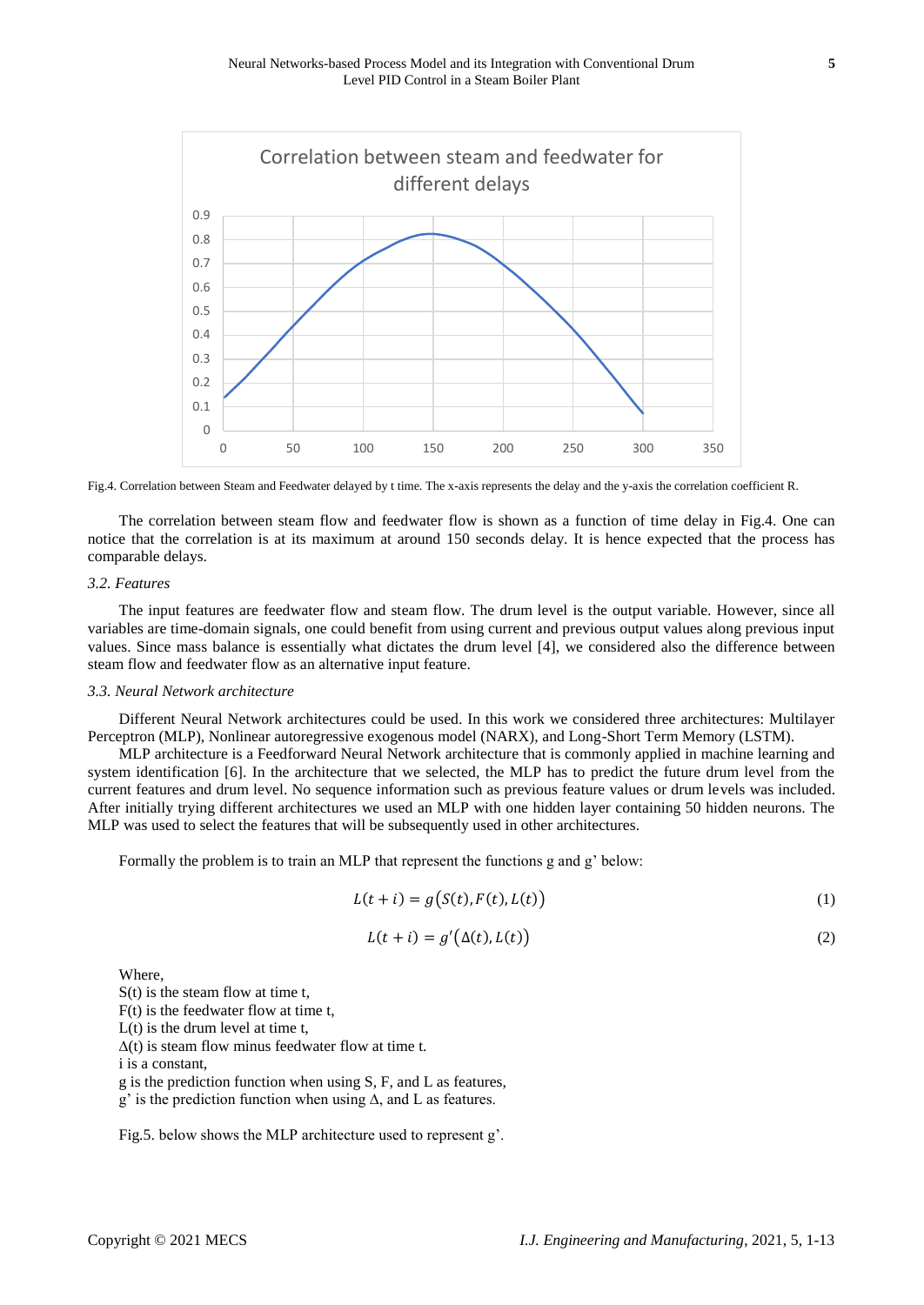

Fig.5. MLP architecture used. ∆ corresponds to Steam - Feedwater. and L to level.

#### *3.3.1. NARX*

Nonlinear autoregressive exogenous model (NARX) could be used to model the process [\[5\].](#page-11-12) One of the advantages of NARX is that it takes into account features and outputs at different time steps to predict future output.

Formally the problem is to train a NARX that represents the functions g″ Fig.6.



Fig.6. Architecture used for NARX.

$$
L(t + i) = g''(\Delta(t), \Delta(t - 1), ..., \Delta(t - k), L(t), L(t - 1), ..., L(t - m))
$$
\n(3)

Where,

L(t) is the drum level at time t,  $\Delta(t)$  is steam flow minus feedwater flow at time t. i, k and m are constants, g″ is the prediction function.

## *3.3.2. LSTM*

Long-Short Term Memory (LSTM) models are a type of Recurrent Neural Networks (RNN) that gained popularity due to their ability to model sequences [7,8,9]. One can use LSTM to model a time sequence and consequently predict future values from previous ones. Fig.7. below shows an LSTM architecture as applied to the process modeling problem.

The feedback connection shown in the hidden layer represents the LSTM units where the current output of a neuron is a function of its current input and its previous state (previous neuron output).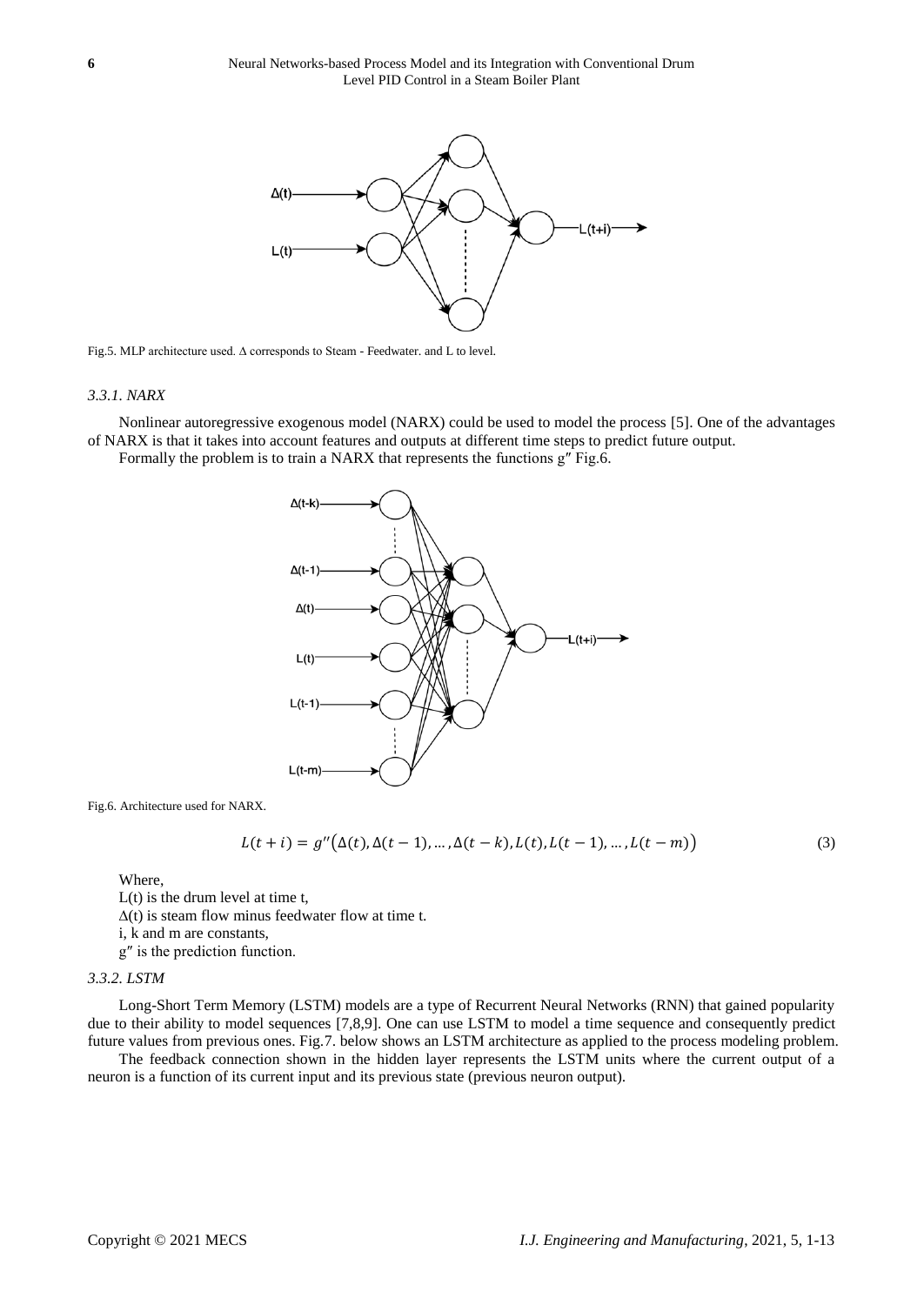

Fig.7. LSTM architecture used.

Each of the architectures presented above, MLP, NARX, and LSTM, has its advantages and disadvantages. MLP is relatively simple with less parameter than NARX and LSTM. NARX encodes the time information in the input, which is interesting as the input signal is a time varying signal. It necessitates however more training data than MLP because it has more parameters to estimate. LSTM also encodes time information, but its training is more complex than that of MLP and NARX.

## **4. Simulation**

The collected data was split into 70% training set, 15% validation set and 15% test set. This split is common in machine learning [25]. MATLAB Deep Learning Toolbox [\[10\]](#page-11-13) was used to train and evaluate the models.

Predictions at different future time steps were evaluated, namely at 1 s, 3 s, 30 s, and 150 s. We experimented four neural network models, namely:

- MLP with three-dimensional feature vector (steam flow, feedwater flow, drum level)
- MLP with two-dimensional feature vector (steam feedwater, drum level)
- NARX with two-dimensional feature vector (steam feedwater, drum level)
- LSTM with two-dimensional feature vector (steam feedwater, drum level)

The models will be called in the rest of the paper MLP, MLP-∆, NARX-∆, and LSTM-∆ respectively.

The models were evaluated using two different methods. The first is a commonly used method in machine learning and the second is a process control oriented method. In the former Pearson's R correlation coefficient between the model's output and the true values is used. In the latter the model is used to simulate a plant with disturbance injection.

*4.1. Regression evaluation for (1 s, 3 s, 30 s, 150 s)*

|                |      | эs   | 30 <sub>s</sub> | 150 s |
|----------------|------|------|-----------------|-------|
| <b>MLP</b>     | 0.99 | 0.96 | 0.84            | 0.85  |
| $MLP-\Delta$   | 0.99 | 0.96 | 0.81            | 0.71  |
| $NARX-A$       | 0.97 | 0.94 | 0.83            | 0.74  |
| LSTM- $\Delta$ | 0.98 | 0.95 | 0.71            | 0.67  |

Table 1. Pearson's R correlation coefficient for the different models and different future predictability

As one can see in the Table 1 above, all models produce good results up to 150 s predictability. In particular, the models produce a very high correlation coefficient when predicting the short-term drum level, at 1 s and 3 s. This is probably due to the fact that drum level does not dramatically change in this time interval. Hence, a model that predicts the next drum level as the same as the current drum level will obtain a good correlation coefficient.

# *4.2. Injecting step disturbance on feedwater flow*

The process models were used to predict the drum level for an input signal corresponding to a constant steam flow at 82 kg/s and a varying feedwater flow between two constant values, namely 70 kg/s and 71 kg/s. The feedwater signal changed every 200 seconds. The drum level used at time instant *t* at the input of the model is a previously predicted value from the same model at *t* - 1. It is worth noting that this simulation is an open-loop simulation with no controller being employed.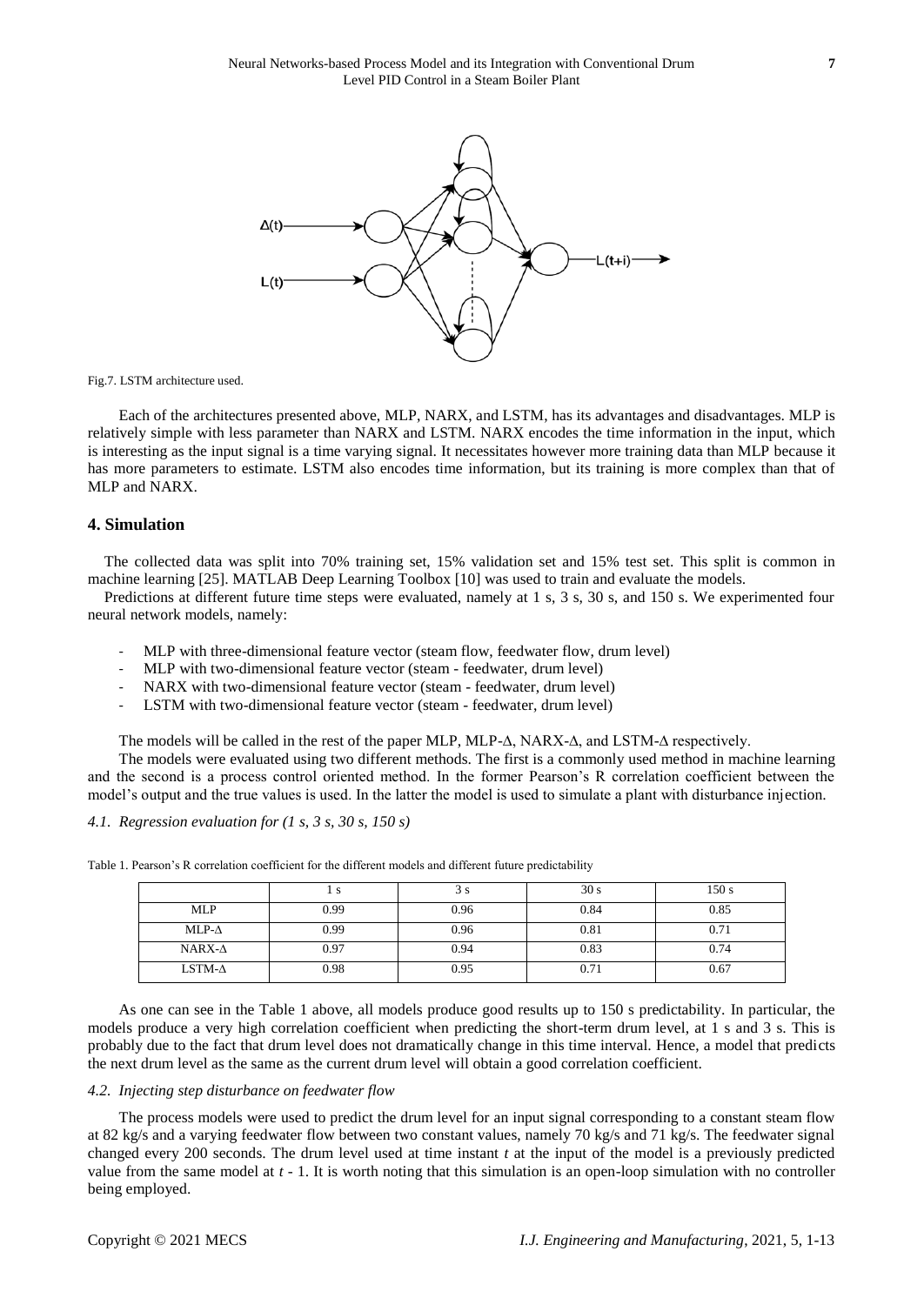Due to the nature of the process, it is expected that an increase in feedwater flow results in an increase in drum level. It is important to note that the process is an integrating process; hence a step change in feedwater flow should result in a continuous increase in the drum level [\[4\].](#page-11-10)



Fig.8. Response of different process models to a change in feedwater.

As can be seen in the Fig.8. above, LSTM-∆ and MLP-∆ produced results that are coherent with the expectations. The difference between them is probably due to the input/output stability level. For example, MLP-∆ is considering feedwater flow at 70 kg/s as sufficient to maintain the drum level almost constant. On the contrary, LSTM-∆ is considering 70 kg/s as lower than the necessary flow to maintain a constant drum level. Both show an increase of drum level at 71 kg/s.

MLP model is not producing acceptable results. In fact, an increase in feedwater results in a decrease in drum level, which is inconsistent with the process.

NARX does not provide satisfactory results. The model's predictions lacked smoothness, i.e. rapidly changing random values was obtained. This is probably due to the nature of the training data used, closed-loop operational data which is not smooth as seen previously. It seems that NARX overfits the training data and captures the short-term changes in drum level instead of the long-term trends. It is worth noting that the short-term changes in drum level could be due to noise in the measurements.

#### *4.3. Discussion*

The obtained results suggest that a good performance from a machine learning perspective of a model, i.e. using Pearson's correlation coefficient, does not necessarily mean a model is usable in a process control application. On the contrary, LSTM-∆ that gave the lowest score in correlation evaluation produced the most coherent output when used as a process model. This tends to confirm our hypothesis that the ability of a model to capture the process dynamics cannot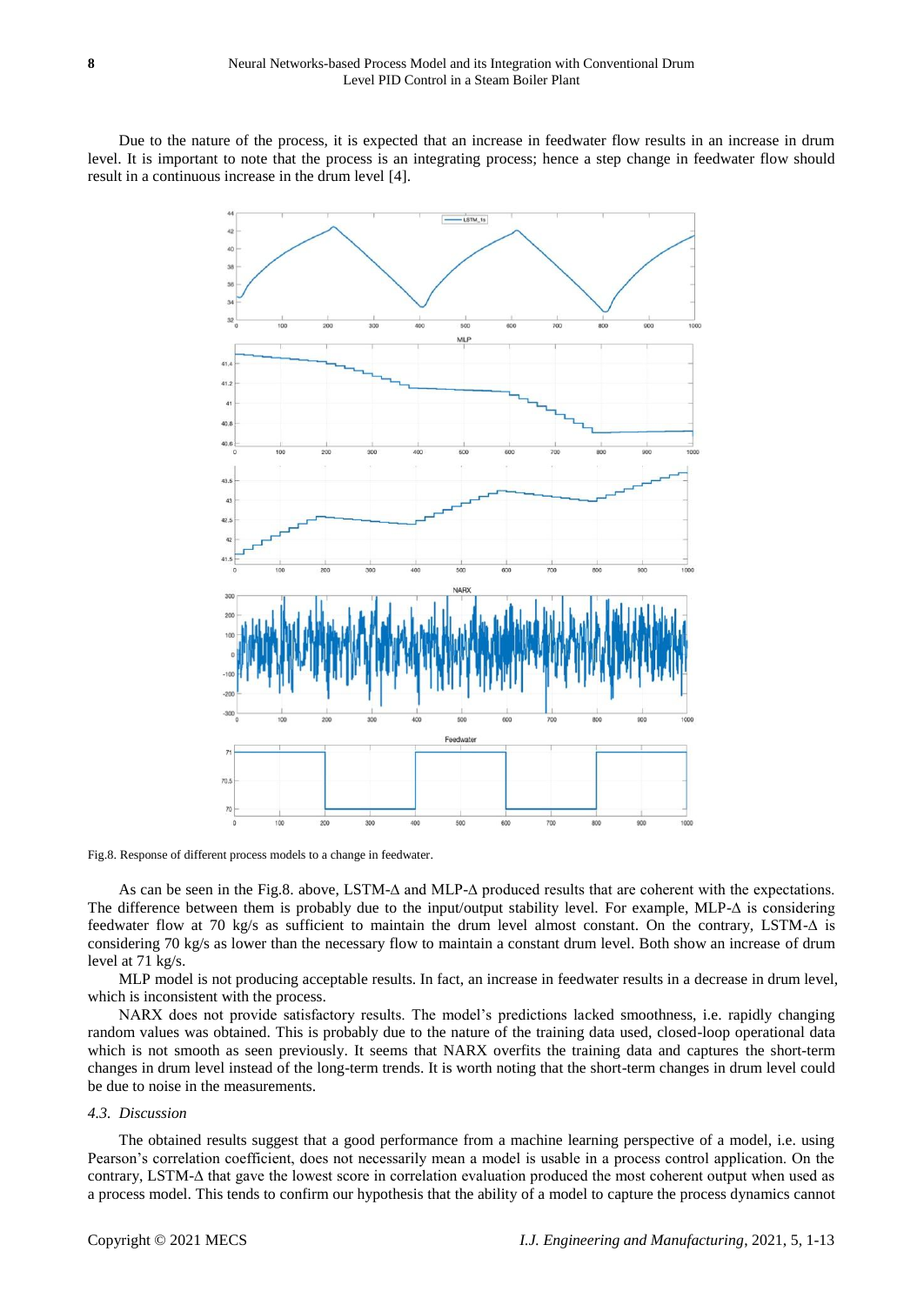be evaluated by using the correlation between the model's output and the true output only.

Including more features at the input layer by adding previous time steps such as the case of NARX-∆ did not improve the process model performance. One explanation is that the model overfits the training data that are not smooth due to their closed-loop real-world nature.

Comparing MLP-∆ and MLP process model results suggests that using the difference between steam flow and feedwater flow as one input is better than the use of both variables as two independent inputs.

LSTM-∆ and MLP-∆ captured the underlying dynamics of the process while NARX-∆ and MLP did not. However, using MLP-∆ is more suitable due to the ease of implementation of an MLP on existing industrial hardware such as Programmable Logic Controllers. In the next section we therefore consider MLP-∆ as the plant model.

#### **5. Integration**

One use of a process model is for simulation purposes using software like Simulink [\[10\].](#page-11-13) The model could be used to tune a PID controller and investigate different control architectures before their integration in a real control system. The MLP-∆ was used as a process model in a feedback control architecture in a disturbance rejection and a reference tracking scenario. The objective of this simulation is to evaluate the ability of the process model to produce coherent results when used in a closed-loop architecture with a controller in place.

Once a good process model is available, one could benefit from integrating it into an existing control architecture. In fact, the process model could be used to predict inevitable changes in the drum level so that the controller can anticipate such changes by sending corrective signals early on. The integration should be practical however and should not cause any safety concerns.

#### *5.1. Reference tracking and disturbance rejection*

Fig.9. below shows the control architecture with a PID controller. The controller compares the current drum level obtained from the process model to a setpoint. It then generates a signal to manipulate feedwater flow. Consequently, if steam flow increases, the controller should increase the feedwater flow to keep the drum level at its setpoint. On the other hand, if the setpoint changes, the controller should change the feedwater flow to drive the drum level to the target value.

The PID controller was tuned using trial and error. MLP-∆ model constitutes the process model. As seen in Fig.10. and Fig.11. below, the controller is effectively producing coherent control signals. In Fig.9. the feedwater flow follows the steam flow to keep the drum level at its setpoint. In Fig.11. when the setpoint increases, the feedwater flow also increases for about 500 s then slowly decreases before stabilizing at its original value. This suggests that the MLP-∆ model is effectively capturing the dynamics of the process by providing coherent results.



Fig.9. Control architecture using the neural network process model for simulation and tuning purposes.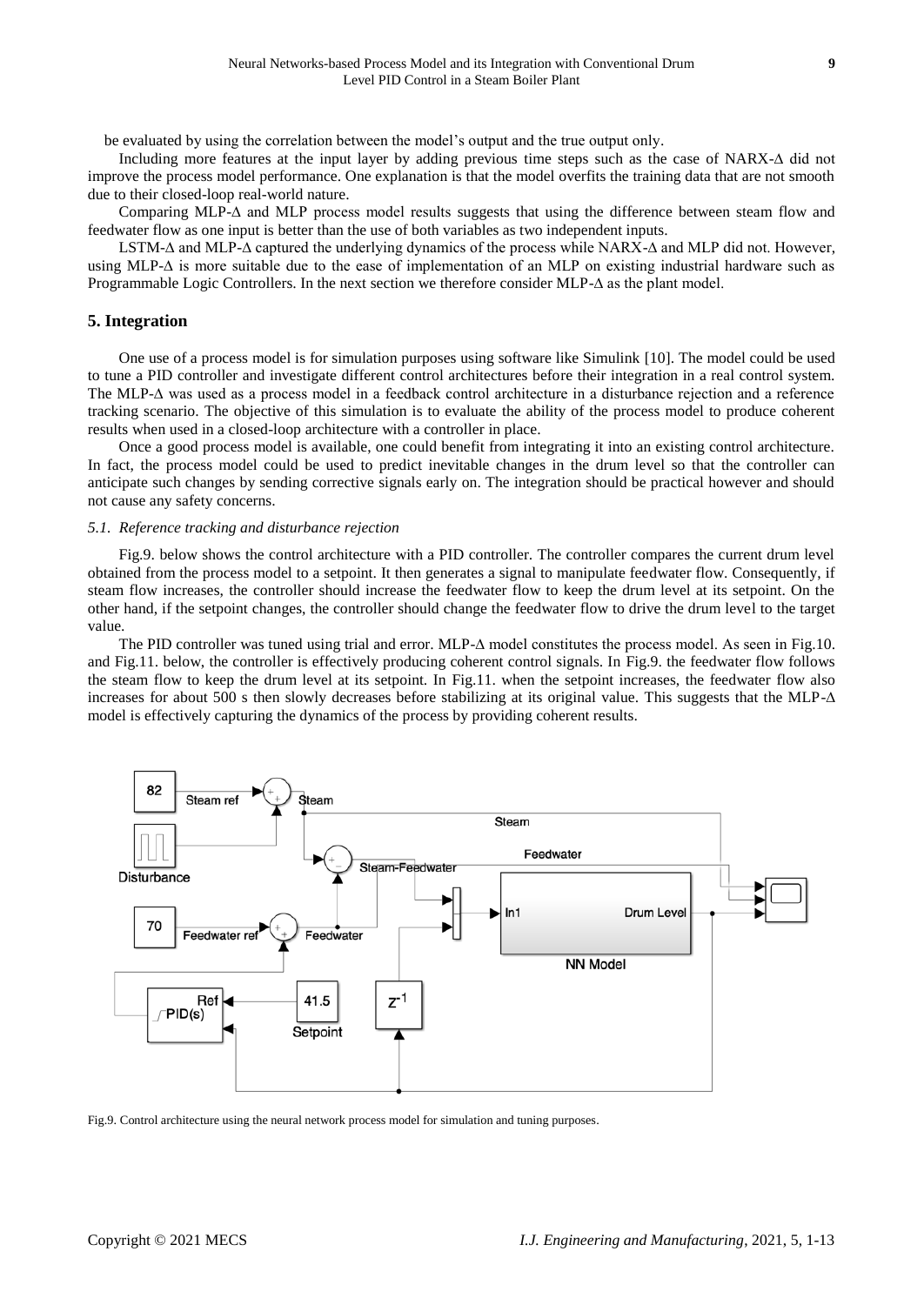

Fig.10. Disturbance rejection results.



Fig.11. Setpoint tracking results.

#### *5.2. Integrating predictions into a conventional architecture*

Fig.12. below shows a suggested architecture to integrate the MLP-∆ process model into an existing control system. The process model predicts the drum level in the future given current steam and feedwater flow, and the previous drum level. The predicted drum level is then combined with the measured one using suitable weights. The weights could be made dynamic such as a high performing model will be given higher weights than a low performing one. The performance of a model could be constantly calculated by calculating the deviation between predicted and measured drum levels. In such configuration, the system will adapt without posing safety and operational concerns. If the model performs well, it will improve the controller's performance by permitting it to anticipate changes. Otherwise, the model weight will be low so that it will not affect the controller's performance.

It is worth noting that the process model could also be LSTM-∆. However, the ease of implementation of MLP on a Programmable Logic Controller makes it a better choice.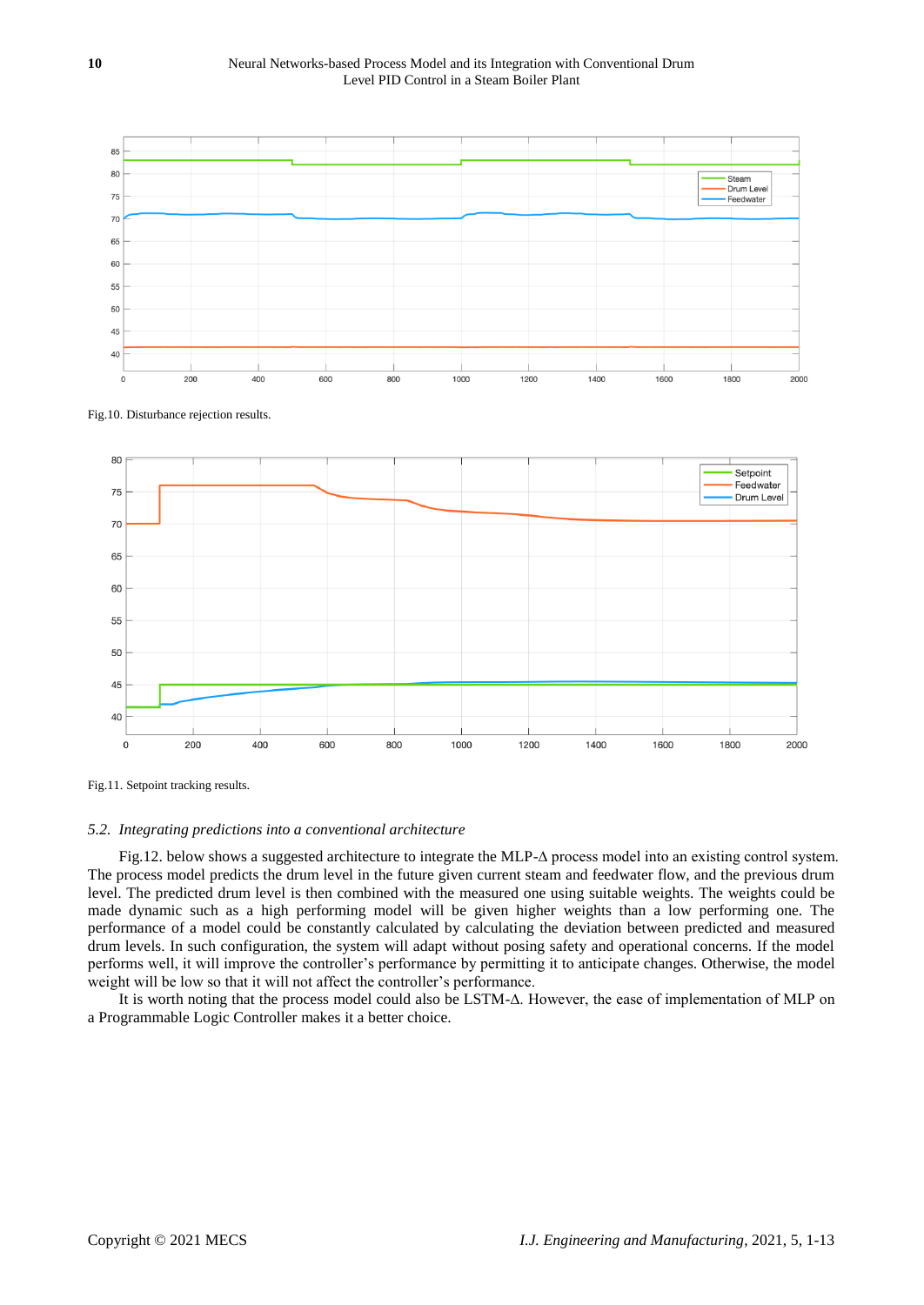

Fig.12. Suggested architecture combining real measurements and predictions. The weights 0.1 and 0.9 are arbitrarily chosen here and could be made dynamic as a function of the prediction quality.

#### *5.3. Discussion*

The simulation results presented in section 4. showed that both MLP and LSTM could be effectively used as process models that capture its dynamics. MLP is preferred to LSTM because of its ease of implementation on control hardware. When used in a closed-loop architecture employing a PID controller, the MLP process model showed a reasonable behavior for both set point tracking and disturbance rejection. This further confirms the ability of the suggested model to capture the process dynamics by using operational data for training. The suggested architecture presented in Fig.12. achieves the objective of ease of implementation. In fact, the model can generate predictions in parallel to the operation of an existing controller. The controller integrates the predictions by using adaptive weights that reflect the accuracy of the model.

## **6. Conclusion**

This paper investigated the use of neural networks as a process model in the context of drum level control in a steam boiler plant. The model is trained on real world closed-loop process data. The neural networks predict the drum level based on current and previous measurements of drum level, steam flow, and feed water flow. We have shown that the use of steam flow minus feed water flow as one feature is more suitable than the use of both variables separately in the feature vector.

We compared three neural networks architectures, namely Multilayer Perceptron (MLP), Nonlinear Autoregressive Exogenous (NARX) neural network, and Long Short Term (LSTM) neural network. The correlation between the model's output and the true drum level measurement was used as an evaluation of the models from a machine learning perspective. We evaluated the models from a process control perspective by using them as plant models in a disturbance injection scenario. Although all neural networks architectures performed well from a machine learning perspective, only LSTM and MLP were able to produce coherent results from a process control perspective. The results suggest that traditional machine learning criteria are not necessarily adequate to evaluate a process model. Moreover, we showed that LSTM produced the most coherent results as process models.

A control architecture that integrates the obtained process model within an existing control system was suggested. The architecture does not pose safety and operational challenges since it uses the process model as a complement to drum level measurements. We propose the use of adaptive weights for the model such as a good model getting higher weights and bad one getting little influence on the controller's output.

MLP is currently a good choice for implementation on a PLC and the control hardware. However, LSTM shows promising results in capturing the dynamics of the process. Consequently, more work needs to be done in the direction of comparing MLP and LSTM as process models integrated in operational control architecture. Furthermore, the adaptive weights idea needs to be evaluated in a real system.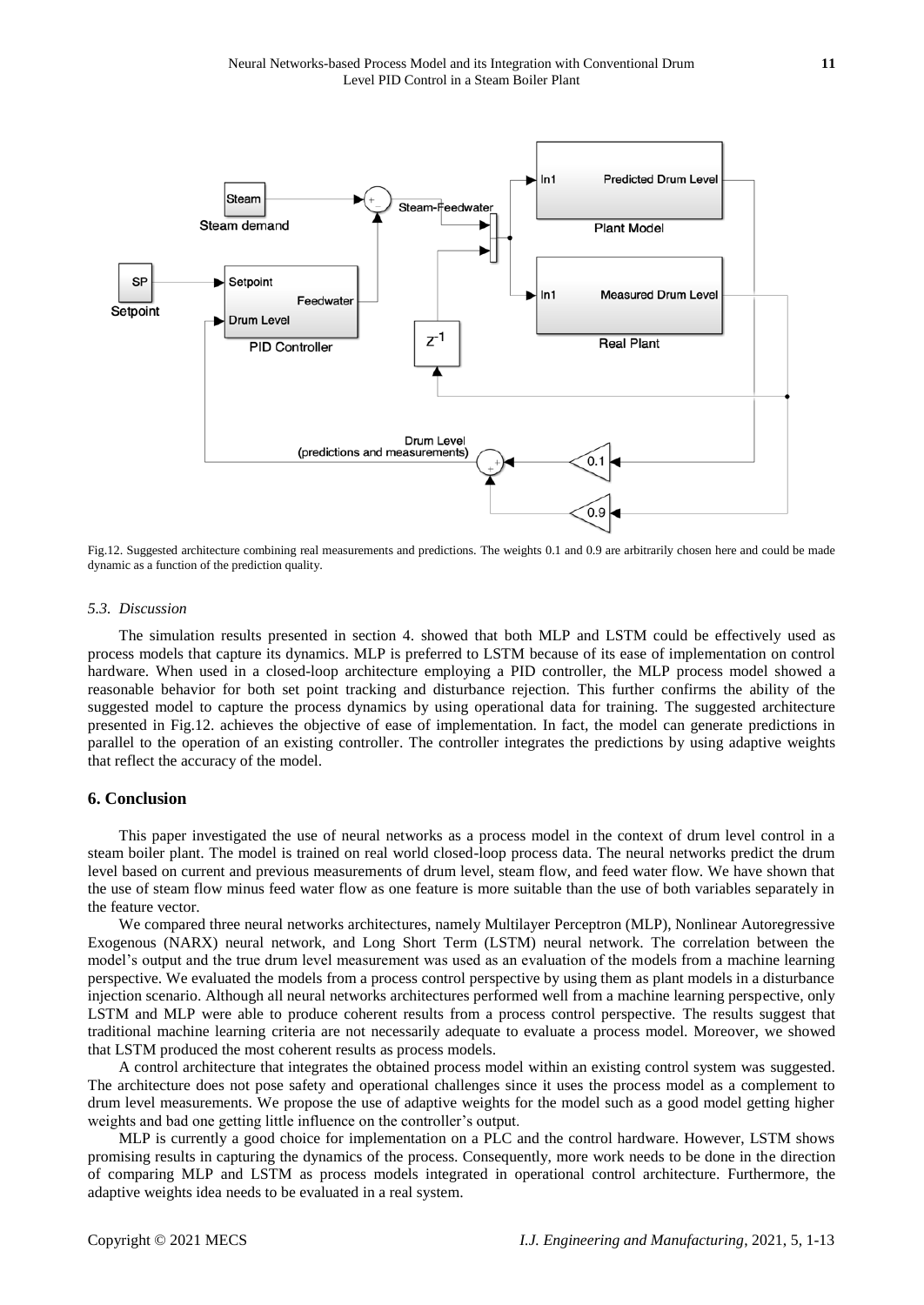## **References**

- <span id="page-11-6"></span>[1] Deshpande, Purva, Nilima Warke, Prakash Khandare, and Vijay Deshpande. "Thermal power plant analysis using artificial neural network." In *2012 Nirma University International Conference on Engineering (NUiCONE)*, pp. 1-6. IEEE, 2012.
- <span id="page-11-7"></span>[2] Smrekar, J., Assadi, M., Fast, M., Kuštrin, I., & De, S. (2009). Development of artificial neural network model for a coal-fired boiler using real plant data. *Energy*, *34*(2), 144-152.
- <span id="page-11-8"></span>[3] Smrekar, J., Pandit, D., Fast, M., Assadi, M., & De, S. (2010). Prediction of power output of a coal-fired power plant by artificial neural network. *Neural Computing and Applications*, *19*(5), 725-740.
- <span id="page-11-10"></span>[4] ÅSTRÖM, Karl Johan et BELL, Rodney D. Drum-boiler dynamics. *Automatica*, 2000, vol. 36, no 3, p. 363-378.
- <span id="page-11-12"></span>[5] CHEN, Sheng, BILLINGS, S. A., et GRANT, P. M. Non-linear system identification using neural networks. *International journal of control*, 1990, vol. 51, no 6, p. 1191-1214.
- <span id="page-11-11"></span>[6] Kumpati, S. Narendra, and Parthasarathy Kannan. "Identification and control of dynamical systems using neural networks." *IEEE Transactions on neural networks* 1.1 (1990): 4-27.
- [7] Duan, Yanjie, Yisheng Lv, and Fei-Yue Wang. "Travel time prediction with LSTM neural network." *2016 IEEE 19th International Conference on Intelligent Transportation Systems (ITSC)*. IEEE, 2016.
- [8] Sagheer, Alaa, and Mostafa Kotb. "Time series forecasting of petroleum production using deep LSTM recurrent networks." *Neurocomputing* 323 (2019): 203-213.
- [9] Zhao, Zheng, et al. "LSTM network: a deep learning approach for short-term traffic forecast." *IET Intelligent Transport Systems* 11.2 (2017): 68-75.
- <span id="page-11-13"></span>[10] MATLAB 2019b, the MathWorks, Inc., Natick, Massachusetts, United States.
- <span id="page-11-9"></span>[11] Wedajo T. Abdisa, Hadi Harb, "A Neural Network Based Motor Bearing Fault Diagnosis Algorithm and its Implementation on Programmable Logic Controller", *International Journal of Intelligent Systems and Applications (IJISA)*, Vol.11, No.10, pp.1-14, 2019.
- <span id="page-11-3"></span>[12] HU, L. J., ZHANG, Ke, et LIU, Tao. Study on the boiler drum water level based on fuzzy adaptive control. In: *24th Chinese Control and Decision Conference (CCDC)*. 2012. p. 1659-1663.
- [13] LU, C. X., REES, N. W., et DONALDSON, S. C. The use of the Åström-Bell model for the design of drum level controllers in power plant boilers. *IFAC Proceedings Volumes*, 2005, vol. 38, no 1, p. 139-144.
- <span id="page-11-0"></span>[14] Sunil, P. U., Jayesh J. Barve, and PS V. Nataraj. "Boiler drum-level control using QFT." *2013 Nirma University International Conference on Engineering (NUiCONE)*. IEEE, 2013.
- [15] Qiliang, Yang, Xing Jianchun, and Wang Ping. "Water level control of boiler drums using one IEC61131-3-based DCS." *2007 Chinese Control Conference*. IEEE, 2007.
- [16] Gowthaman, E., et al. "Performance analysis of hybrid fuzzy-PID controller action on boiler drum level control." *2016 Online International Conference on Green Engineering and Technologies (IC-GET)*. IEEE, 2016.
- [17] A. Kozáková, S. Bucz "Multiloop control of a drum boiler", *Journal of Electrical Systems and Information Technology 1* (2014) 26–35.
- [18] Boesack, Craig D., Priyanka Thakur, and Albert Smit. "Experiences on power plant modelling and its parameter estimation." *International Journal of Intelligent Information Processing* 5.3 (2015): 67.
- <span id="page-11-5"></span>[19] R. Horalek, J. Hlava, "Comparison of Linear and Nonlinear Model Predictive Control of Benchmark Drum Boiler", Annals of DAAAM for 2011 & Proceedings of the 22nd International DAAAM Symposium, Volume 22, No. 1, ISSN 1726-9679.
- <span id="page-11-4"></span>[20] Selvi, BS Thamarai, D. Kalpana, and T. Thyagarajan. "Modeling and prediction of boiler drum in a thermal power plant." *2017 Trends in Industrial Measurement and Automation (TIMA)*. IEEE, 2017.
- <span id="page-11-2"></span>[21] Oko, Eni, Meihong Wang, and Jie Zhang. "Neural network approach for predicting drum pressure and level in coal-fired subcritical power plant." *Fuel* 151 (2015): 139-145.
- <span id="page-11-1"></span>[22] G. A*.* Oluwande, "Exploitation of Advanced Control Techniques in Power Generation", *Computing and Control Engineering Journal*, P63-67, April 2001, Institution of Engineering and Technology (IET).
- [23] Horvath, Gábor. "Neural Networks in Systems Identification". *Neural Networks for Instrumentation, Measurement and Related Industrial Applications, Edited by S. Ablameyko, L. Goras, M. Gori and V. Piuri. NATO Science Series* 185 (2002): 43-78
- [24] Haykin, S. *Neural Networks, A Comprehensive Foundation*, Prentice Hall, New Jersey. 1994
- [25] Nguyen Q. et al., "Influence of Data Splitting on Performance of Machine Learning Models in Prediction of Shear Strength of Soil", *Mathematical Problems in Engineering*, vol. 2021.

## **Authors' Profiles**



**Douglas T. Mugweni.** Douglas Mugweni was born in Harare, Zimbabwe on the 4<sup>th</sup> of September 1974. Douglas obtained his first B.Eng(Honours) degree in electronic engineering from the National University of Science and Technology (NUST), in the city of Bulawayo, Zimbabwe in 1999. Twenty years later in 2020, he obtained his M.Eng in industrial automation from the Engineering Institute of Technology in Perth, Australia.

He joined the Zimbabwe Power Company as a Graduate Trainee Engineer in control and instrumentation and rose to become Senior Engineer. In 2007, he moved to South Africa and joined the

power utility Eskom in the Generation Division as a Control and Instrumentation Engineer based at its Camden Power Station plant in Ermelo in the province of Mpumalanga.